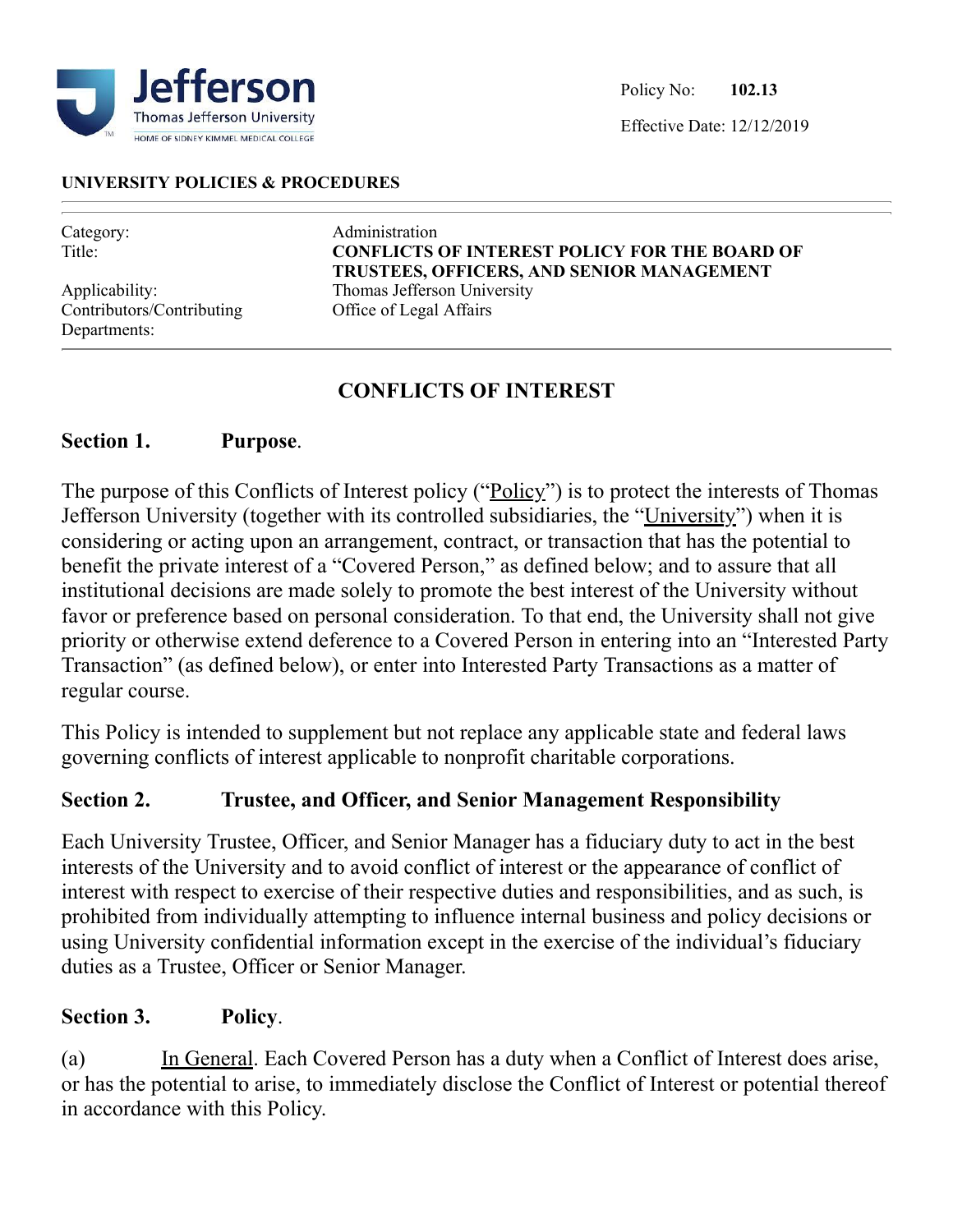(b) Approval of Interested-Party Transactions. If after the appropriate disclosure of a Conflict of Interest or potential thereof, the University considers entering into an Interested-Party Transaction, each Covered Person having an Interest relating to the transaction must disclose all material facts and any such transaction as required under this Policy and the University's procedures.

(c) Excess Benefit Transactions. The IRS Intermediate Sanction Rule, in general, subjects directors, officers, other key persons, as well as their Family Members and entities in which any of the aforementioned parties owns a greater than thirty-five percent (35%) interest (each, a "Disqualified Person"), to excise taxes if an excess benefit transaction has occurred.

An excess benefit transaction has occurred if the economic benefit provided by the University to a Disqualified Person, either directly or indirectly, exceeds the value of the consideration provided by the Disqualified Person to the University in return. Examples of excess benefit transactions include payment of excessive remuneration for services and a payment for goods or property that exceeds fair market value.

The University does not intend to engage in any excess benefit transactions. In the course of its review, the Approving Body will not approve a transaction or arrangement knowing that it would constitute an excess benefit transaction.

(d) Compensation Decisions. A Covered Person who receives, or whose Family Member receives, compensation, directly or indirectly, from the University is precluded from voting on matters pertaining to that individual's compensation.

(e) Relationships to Spin-Ins and Spin-Offs. No Covered Person may make a direct or indirect investment in a Spin-In or Spin-Off, or serve in the role of fiduciary or senior management of any Spin-In or Spin-Offs.

(f) Senior Management Service on Boards. Members of senior management of the University may serve on the board (not as an officer or executive) of a for-profit organization (including any Spin-Off) in the health care or life sciences industry only if (i) the Board or Committee, or another Approving Body delegated by the Board or Committee, has determined that such service is, on balance, advantageous to the University, and approved, and (ii) any compensation paid for such board service is remitted to the University. Periodic monitoring may be required as appropriate to ensure conflicting loyalties and confidentiality requirements are being appropriately managed.

(g) Professional Services from Trustees. The University shall not engage the professional services of Covered Persons who are lawyers, advisors, accountants, and other types of professional firms in which a Covered Person is affiliated in any manner if such Covered Person serves as a Trustee or senior executive of the University.

(h) Trustee Related Investments. The University shall not make an investment of its assets of whatever nature in a fund for which a Covered Person serves as a fiduciary, general partner or controlling person.

# **Section 4. Disclosure Process.**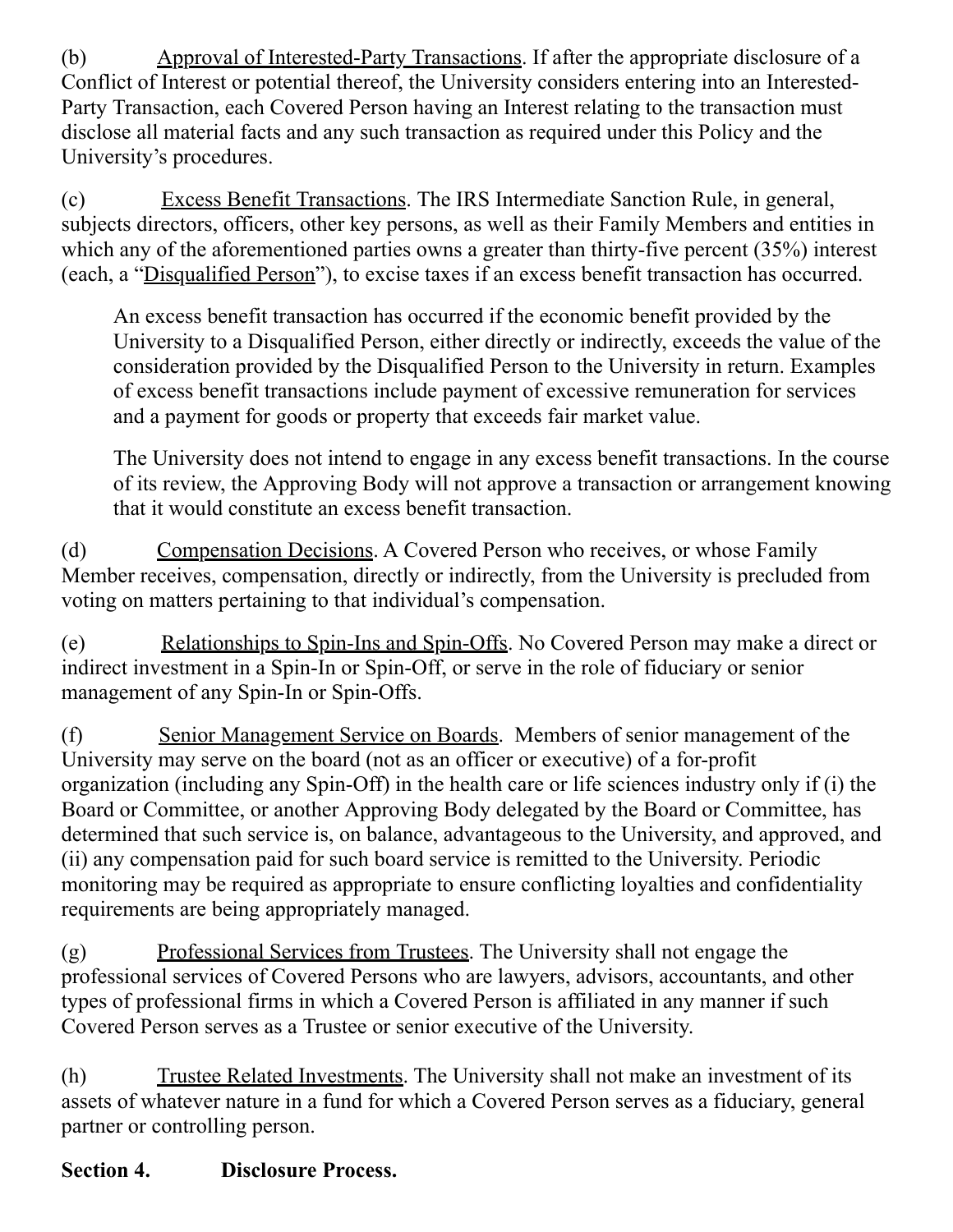Covered Persons must adhere to the procedures with respect to their Interests and Conflicts of Interest as set forth on Schedule A, as amended from time to time.

In completing a Disclosure Statement, each Covered Person shall interpret the definitions of Interest, Financial Interest and Nonfinancial Interest in a reasonably broad manner and shall be expected to consult the Chief Legal Officer with respect to any questions relating to compliance with this Policy. In particular, the Covered Person shall be guided by the general principle that the purposes of this Policy are supported by the fullest possible disclosure of all forms of financial and nonfinancial relationships that could be considered by a reasonably prudent person to have the potential for affecting the decision making process of the Covered Person or of the University, regardless of whether such interests clearly fall within the definitions of Financial Interest or Nonfinancial Interest.

Any Covered Person who, for any reason, acquires, develops, or holds, at any point, any Interest that the Covered Person did not disclose on the Covered Person's most recent Disclosure Statement shall disclose such interest to the University's Office of Enterprise Compliance at the earliest practicable time.

When a Covered Person becomes aware that the University may be considering a contract, transaction or arrangement that may affect an Interest that the Covered Person holds, the Covered Person must disclose the existence of that Interest (i) to all members of theApproving Body considering the transactionduring a meeting or (ii) to the Chair of the Board or the Chair of the Governance Committee.

### **Section 5. Procedure for Approval of Interested-Party Transactions.**

(a) An Interested-Party Transaction is not necessarily inconsistent with appropriate business practices, and does not necessarily violate a board member's fiduciary duty, so long as the University and Covered Persons follow the procedures in this Policy.

The University will not enter into any Interested-Party Transaction unless it is approved pursuant to the following process.

- 1. Each Covered Person with an Interest or a potential Interest in an Interested-Party Transaction must immediately disclose it, in accordance with disclosure procedures under this Policy. Upon such disclosure, with the Approving Body's review of a previously disclosed Interest, the Covered Person may make a presentation to the Approving Body and be available to answer any questions the Approving Body may have. The Approving Body may request additional information and shall involve the Chief Legal Officer in its deliberations in order to assure that the material facts as to the Interest and as to the arrangement, contract or transaction are known to the Approving Body.
- 2. The Covered Person shall then leave the meeting before the Approving Body determines whether a Conflict of Interest exists, and shall not participate in the Approving Body's consideration of that matter.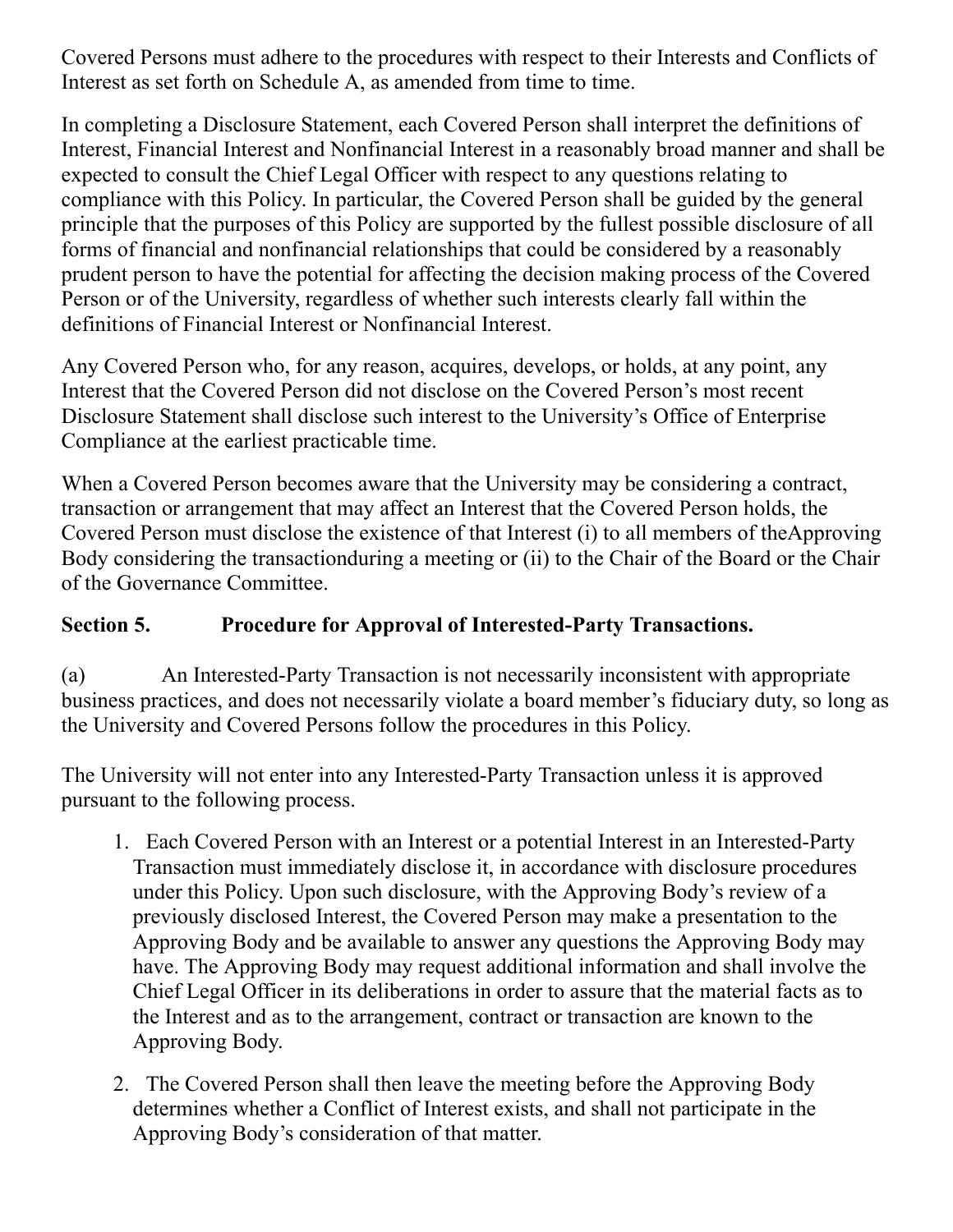- 3. If the Approving Body determines that a Conflict of Interest exists, the Approving Body shall determine, through a reasonable investigation that may be undertaken prior to the meeting, whether, with reasonable efforts, the University can obtain an alternative arrangement, contract, or transaction that would not give rise to a Conflict of Interest and that would not, on balance, be less advantageous to the University.
- 4. If an alternative arrangement, contract, or transaction is not reasonably attainable to achieve the University's purposes, the Approving Body shall determine, by a majority vote of the disinterested members, whether the Interested Party Transaction (i) is fair and reasonable to the University, which determination shall be supported by a risk/benefit analysis benchmark or independent comparability data, including thirdparty analysis/appraisal when deemed appropriate or necessary by the Approving Body; (ii) is in the University's best interest and in the interest of the communities served by the University; and (iii) involves a Conflict of Interest that can be adequately managed.
- 5. A Covered Person having a Conflict of Interest may be included for purposes of determining whether a quorum is present, but may not be allowed to vote on the matter or be present for the Approving Body's deliberations. The Approving Body shall consult with the Chief Legal Officer with respect to determination of members' disinterest for purposes of this paragraph.
- 6. In making its determination, the Approving Body shall:
	- consider the reputational risks to the University of the Conflict of Interest;
	- consider the implications of any decisions it may make under this Policy on the application of fiduciary independence standards;
	- be guided by the general principles that the University shall not give priority or otherwise extend deference to Covered Persons in approving an Interested Party, and that the University should not, as a matter of regular conduct, enter into Interested Party Transactions;
	- receive a report from the executive who is the sponsor of the Interested Party Transaction documenting the considerations set forth in this Policy, including those considerations in paragraphs 3 and 4 above.

(b) Conflict of Interest Management. If the applicable Approving Body determines that a Conflict of Interest exists and may be managed, the Approving Body shall, in consultation with the Chief Legal Officer, adopt a conflict of interest management plan by which the Approving Body shall monitor any Conflict of Interest determined to exist, particularly including any Conflict of Interest affecting an arrangement, contract or transaction approved by the Approving Body. The Covered Person shall agree in writing to the terms and conditions of the conflicts management plan as a precondition to approval of the Approving Body of such arrangement, contract or transaction.

(c) Elevation of Matters to the Committee and the Board. If deemed necessary by any Approving Body in order to assure due consideration for protection of the interests of the University, any Approving Body that is not the Board or the Committee may refer to the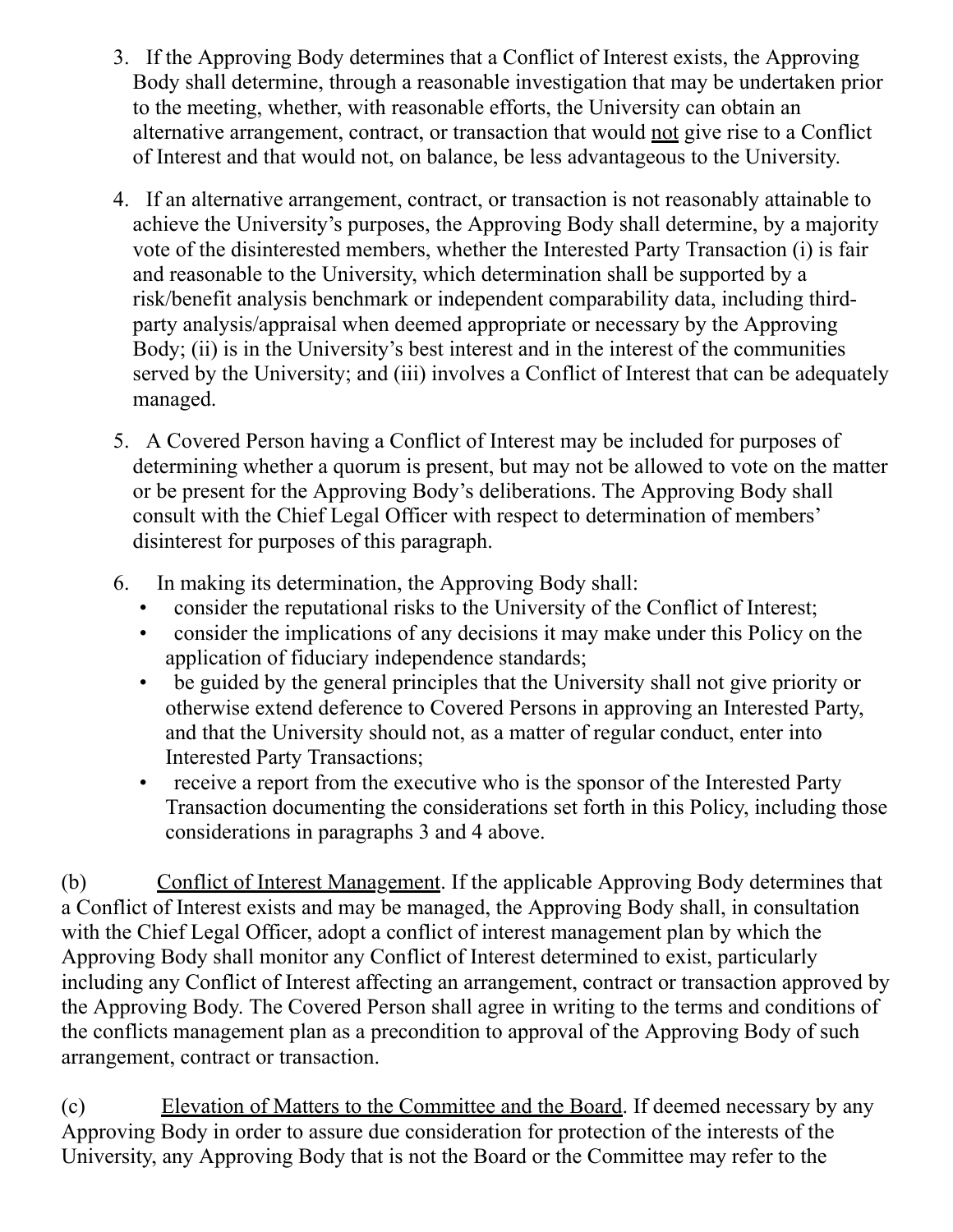Committee, and the Committee may refer to the Board, consideration of any matters involving a potential Conflict of Interest of one or more Covered Persons serving on such Approving Body.

Approving Bodies other than the Board shall in every case refer to the Board matters of particular significance to the University.

## **Section 6. Minutes**.

The minutes of the Approving Body meeting shall set forth (a) the name of any Covered Person having a potential Conflict of Interest; (b) the Approving Body's determination as to whether a Conflict of Interest existed, and all procedures addressing potential conflicts during the course of the meeting; (c) which members of the Approving Body were present for the discussion and vote; and (d) the content of the discussion, including any discussions or alternatives to the proposed arrangement, contract, or transaction that would eliminate any conflict of interest.

The minutes shall also state that any Covered Person having a potential Conflict of Interest did not vote and was not present during the deliberations or vote.

# **Section 7. Dissemination of Policy**.

Each Covered Person shall receive a copy of this Policy upon his or her initial election, appointment, or hire, and shall sign a statement affirming that the Covered Person has read and understands this Policy. Thereafter, each Covered Person shall sign an annual statement that the Covered Person:

- (a) received a copy of the Conflict of Interest Policy;
- (b) has read and understands the Policy;
- (c) agrees to comply with the Policy;
- (d) understands that the Policy applies to the Board, the Committee, and all other committees and subcommittees having Board-delegated powers;
- (e) understands that the University is a Section  $501(c)(3)$  organization and that, in order to maintain its tax-exempt status, it must continue to engage primarily in activities which accomplish one or more of its tax-exempt purposes; and
- (f) agrees to report all Interests as required.

# **Section 8. Disciplinary Actions**.

If the Board or Committee has reasonable cause to believe a Covered Person has failed to disclose timely an Interest, it shall inform the Covered Person of the basis for such belief and afford the Covered Person an opportunity to explain the alleged failure to disclose.

If, after hearing the Covered Person's response and after making further investigation as warranted by the circumstances, the Board or Committee determines the Covered Person has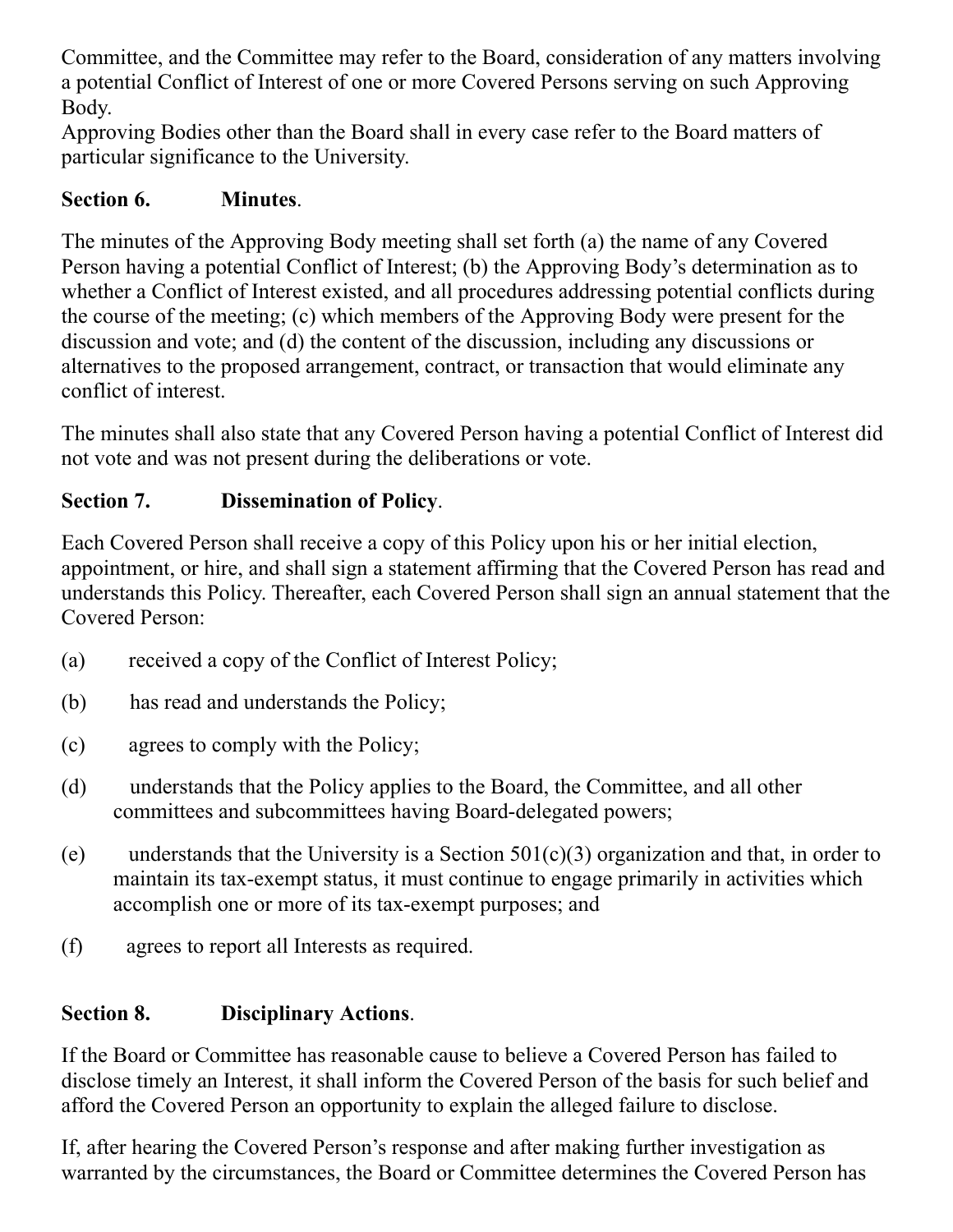failed to disclose timely an Interest, the Board shall require (and the Committee shall recommend to the Board) appropriate disciplinary and corrective action.

Any Covered Person who fails to comply with this Policy shall be subject to such disciplinary action up to and including dismissal or termination as the Board or Committee may deem appropriate to protect the University's best interests.

## **Section 9. Definitions.**

(a) "Approving Body" – The Board of Trustees of Thomas Jefferson University (the "Board") and the Executive Committee of the Board (the "Committee"); the board of trustees of each controlled subsidiary of the University and the executive committee of each such board; and, with respect to matters being undertaken by another committee or subcommittee that exercises board-delegated powers, such committee or subcommittee.

(b) "Conflict of Interest" – A "Conflict of Interest" exists when a Covered Person has an Interest that (i) could compromise, or appear to compromise, the Covered Person's impartiality and ability to exercise independent judgment in the best interests of, or otherwise to perform the Covered Person's duties to, the University, or (ii) relates to a proposed or ongoing contract, transaction, or arrangement to which the University may be a party, and could reasonably be expected to affect whether, or on what terms, the University enters into or operates with respect the contract, transaction, or arrangement.

(c) "Covered Person" – Any person covered pursuant to Article XIII of the University's bylaws, as amended from time-to-time, including a Trustee of the University, key strategic consultants, senior management of the University, and board members and senior management of the University's affiliates that are consolidated into the University's financial statements for financial reporting purposes, or a member of a committee or subcommittee that exercises Board-delegated powers of the University. Senior Management includes Vice Presidents (or comparable academic titles) and above, Chairs, Division Chiefs and Deans.

(d) "Family Member" – With respect to a Covered Person, "Family Member" means, as applicable, a spouse or domestic partner; parents; siblings (by either or both parents, natural or adopted); children (whether natural or adopted); grandchildren or great grandchildren; spouses or domestic partners of siblings,children, grandchildren and great grandchildren; or any other relative residing in the same household as the Covered Person.

(e) "Interest" – Any Financial Interest or Nonfinancial Interest that either (i) relates to any arrangement, contract, or transaction that the University has, is negotiating, or might be expected to have or negotiate, or (ii) otherwise could affect the Covered Person's ability to make a decision in the best interest of, or otherwise to perform the Covered Person's duties to, the University.

"Financial Interest" – Any existing or potential ownership, investment, or compensation interest held by a Covered Person, directly or indirectly, through business or investment relationship, or a Family Member. For purposes of this definition, (i) ownership of 1% or less of the equity of a publicly traded organization, and indirect ownership interests held through